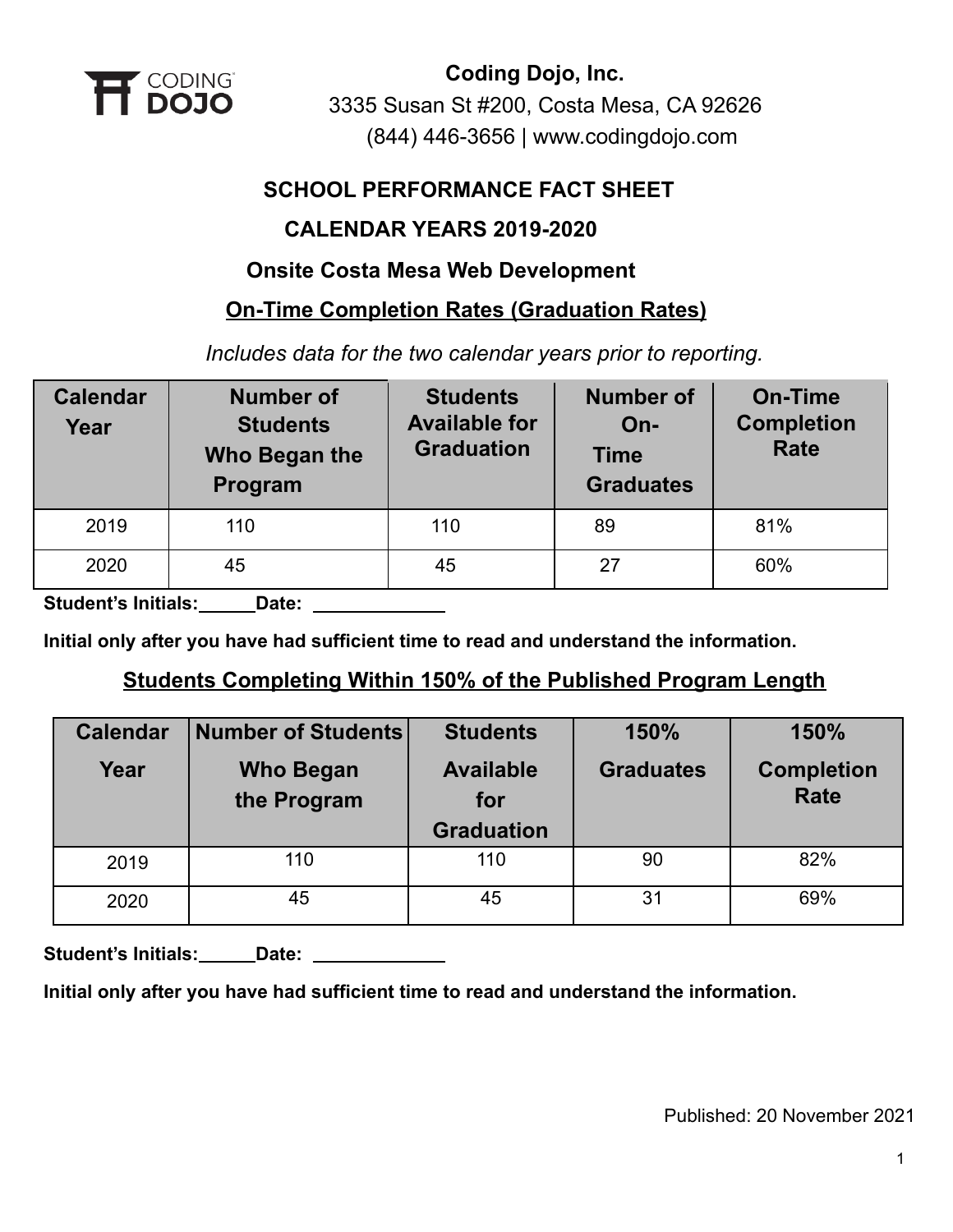

## **Job Placement Rates** *(includes data for the two calendar years prior to reporting)*

| Calendar<br>Year | <b>Number</b><br><b>of</b><br><b>Students</b><br><b>Who</b><br><b>Began</b><br>Program | <b>Number of</b><br><b>Graduates</b> | <b>Graduates</b><br><b>Available for</b><br>Employment | <b>Graduates</b><br><b>Employed in</b><br>the<br><b>Field</b> | <b>Placement Rate</b><br>% Employed in<br>the<br><b>Field</b> |
|------------------|----------------------------------------------------------------------------------------|--------------------------------------|--------------------------------------------------------|---------------------------------------------------------------|---------------------------------------------------------------|
| 2019             | 110                                                                                    | 90                                   | 90                                                     | 33                                                            | 37%                                                           |
| 2020             | 45                                                                                     | 45                                   | 31                                                     | 16                                                            | 52%                                                           |

You may obtain from the institution a list of the employment positions determined to be in the field for

which a student received education and training. (View [list of positions\)](https://cdn2.codingdojo.com/files/alumni_positions.pdf)

## **Gainfully Employed Categories** *(includes data for the two calendar years prior to*

## *reporting)*

## **Part-Time vs. Full-Time Employment**

| <b>Calendar Year</b> | <b>Graduate</b><br><b>Employed</b><br>in the Field<br>20-29 Hours Per<br><b>Week</b> | <b>Graduates Employed</b><br>in the<br>30<br><b>Field</b><br>at Least<br><b>Hours Per</b><br><b>Week</b> | <b>Total Graduates</b><br><b>Employed in the</b><br><b>Field</b> |
|----------------------|--------------------------------------------------------------------------------------|----------------------------------------------------------------------------------------------------------|------------------------------------------------------------------|
| 2019                 |                                                                                      | 33                                                                                                       | 33                                                               |
| 2020                 |                                                                                      | 16                                                                                                       | 16                                                               |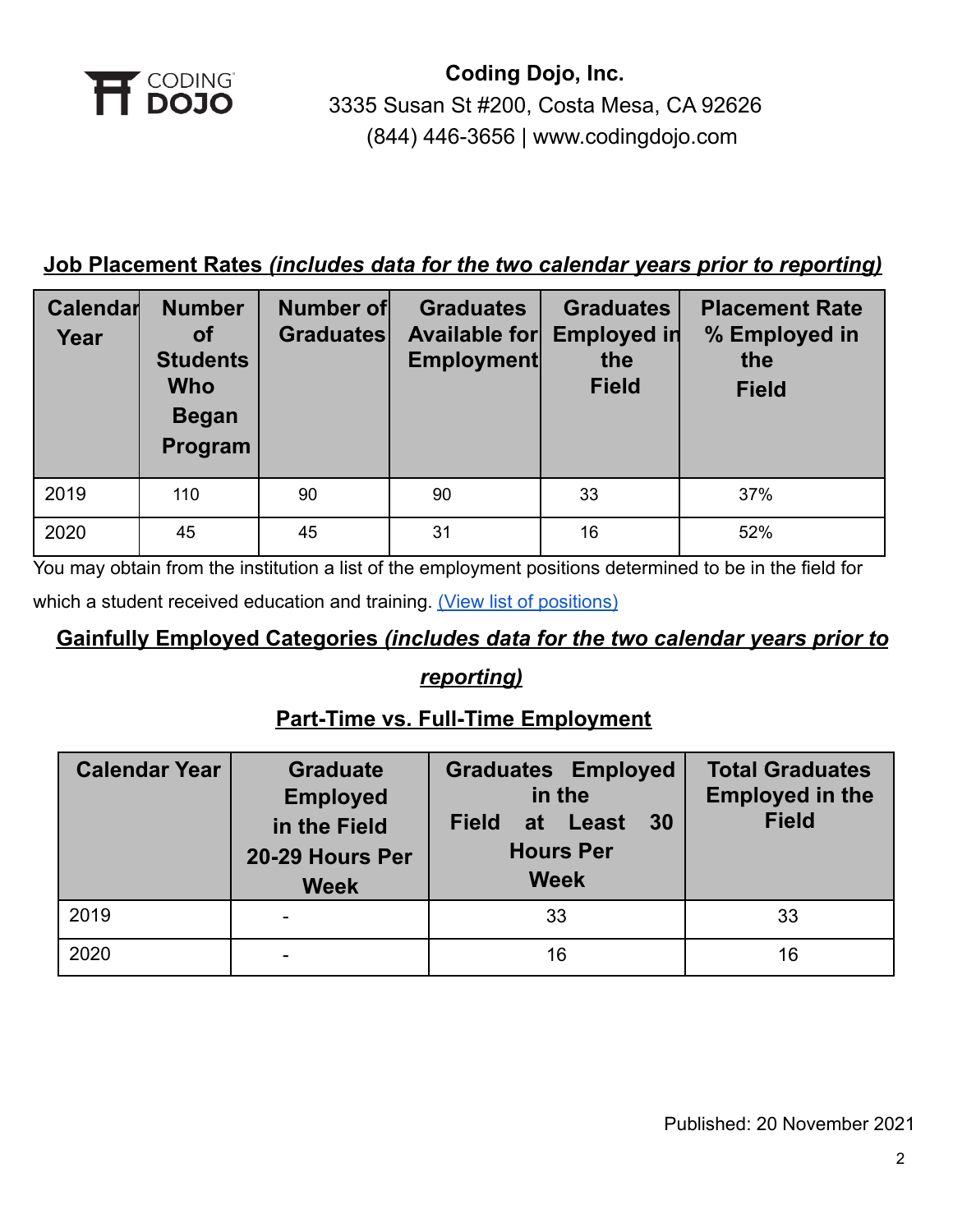

## **Single Position vs. Concurrent Aggregated Position**

| <b>Calendar Year</b> | <b>Graduates</b><br><b>Employed in</b><br>the Field in a<br><b>Single</b><br><b>Position</b> | <b>Graduates Employed</b><br>in the<br><b>Field in Concurrent</b><br><b>Aggregated Positions</b> | <b>Total Graduates</b><br><b>Employed in the</b><br><b>Field</b> |
|----------------------|----------------------------------------------------------------------------------------------|--------------------------------------------------------------------------------------------------|------------------------------------------------------------------|
| 2019                 | 33                                                                                           | N/A                                                                                              | 33                                                               |
| 2020                 | 16                                                                                           | N/A                                                                                              | 16                                                               |

## **Self-Employed / Freelance Positions**

| <b>Calendar Year</b> | <b>Graduates Employed who are Self-</b><br><b>Employed or Working Freelance</b> | <b>Total Graduates</b><br><b>Employed in the</b><br><b>Field</b> |
|----------------------|---------------------------------------------------------------------------------|------------------------------------------------------------------|
| 2019                 |                                                                                 | 33                                                               |
| 2020                 | 0                                                                               | 16                                                               |

# **Institutional Employment**

| <b>Calendar Year</b> | <b>Graduates Employed in</b><br>the Field who are<br><b>Employed by the</b><br><b>Institution, an Employer</b><br>Owned by the Institution,<br>or an Employer who<br><b>Shares Ownership</b> | <b>Total Graduates</b><br><b>Employed in the</b><br><b>Field</b> |
|----------------------|----------------------------------------------------------------------------------------------------------------------------------------------------------------------------------------------|------------------------------------------------------------------|
| 2019                 |                                                                                                                                                                                              | 33                                                               |
| 2020                 |                                                                                                                                                                                              | 16                                                               |

**Student's Initials: Date:**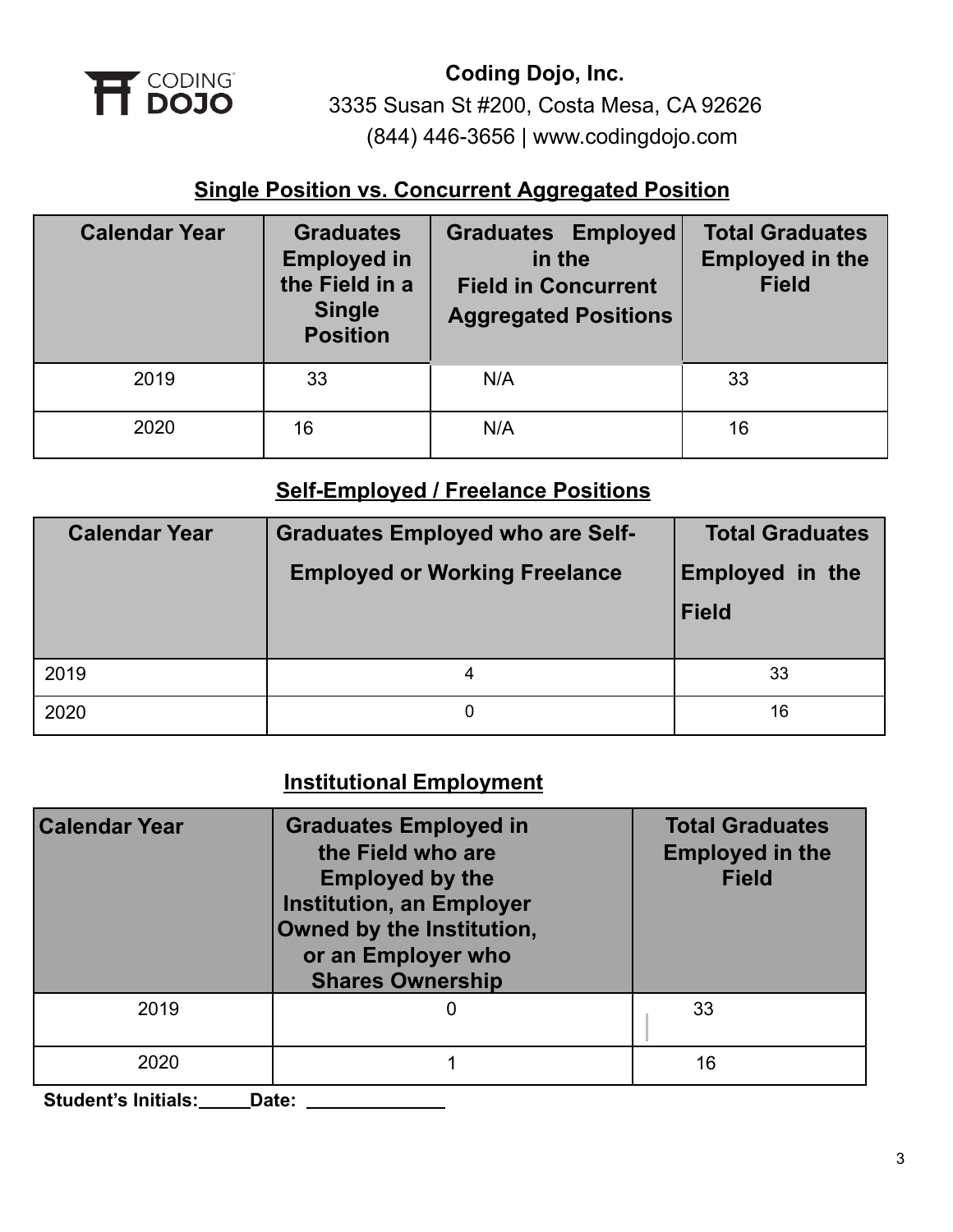

### **Initial only after you have had sufficient time to read and understand the information.**

**IF the majority of graduates from this program obtain jobs in self-employment or freelance work add:**

This program may result in freelance or self-employment.

- The work available to graduates of this program is usually for freelance or self-employment.
- This type of work may not be consistent.
- The period of employment can range from one day to weeks to several months.
- Hours worked in a day or week may be more or less than the traditional 8 hour work day or 40 hour work week.
- You can expect to spend unpaid time expanding your networks, advertising, promoting your services, or honing your skills.
- Once graduates begin to work freelance or are self-employed, they will be asked to provide documentation that they are employed as such so that they may be counted as placed for our job placement records.
- Students initialing this disclosure understand that either a majority or all of this school's graduates are employed in this manner and understand what comprises this work style.

Student's Initials: \_\_\_\_\_Date:

**Only initial after you have had sufficient time to read and understand the information**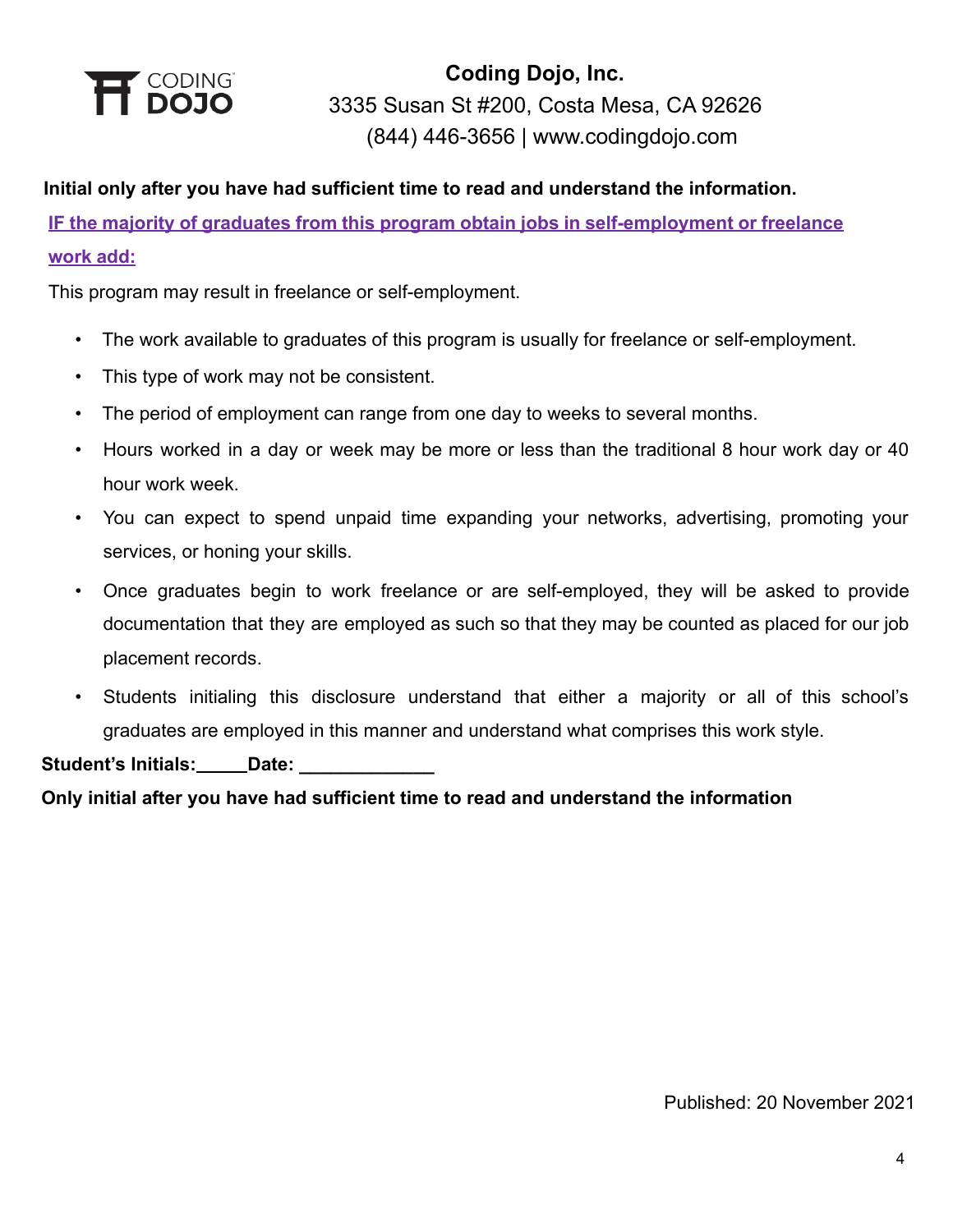

# **License Examination Passage Rates** *(includes data for the two calendar years*

## *prior to reporting)*

| <b>Calendar</b> | <b>Number of</b>    | <b>Number of</b>   | <b>Number</b>       | <b>Number</b>       | Passage |
|-----------------|---------------------|--------------------|---------------------|---------------------|---------|
| Year            | <b>Graduates in</b> | <b>Graduates</b>   | <b>Who</b>          | <b>Who</b>          | Rate    |
|                 | <b>Calendar</b>     | <b>Taking Exam</b> | <b>Passed First</b> | <b>Failed First</b> |         |
|                 | Year                |                    | <b>Available</b>    | <b>Available</b>    |         |
|                 |                     |                    | <b>Exam</b>         | <b>Exam</b>         |         |
|                 |                     |                    | <b>Exam</b>         |                     |         |
| 2019            | 90                  | N/A                | N/A                 | N/A                 | N/A     |
| 2020            | 31                  | N/A                | N/A                 | N/A                 | N/A     |

Licensure examination passage data is not available from the state agency administering the examination. We are unable to collect data from 0 graduates.

**Student's Initials: Date:**

**Initial only after you have had sufficient time to read and understand the information.**

# **Salary and Wage Information** *(includes data for the two calendar years prior to reporting)*

## **Annual salary and wages reported for graduates employed in the field.**

| <b>Calendar</b> | <b>Graduates</b>     | <b>Graduates</b> | \$20,001 |                                     | $$35,001$ $$40,001$ $$45,001$ |     | <b>No Salary</b>   |
|-----------------|----------------------|------------------|----------|-------------------------------------|-------------------------------|-----|--------------------|
| Year            | <b>Available for</b> | <b>Employed</b>  | ٠        | ۰                                   | $\blacksquare$                |     | <b>Information</b> |
|                 |                      | in               |          |                                     |                               |     |                    |
|                 | <b>Employment</b>    | <b>Field</b>     |          | \$25,000 \$40,000 \$45,000 \$50,000 |                               |     | <b>Reported</b>    |
|                 |                      |                  |          |                                     |                               |     |                    |
| 2019            | 90                   | 33               | N/A      | N/A                                 | N/A                           | N/A | N/A                |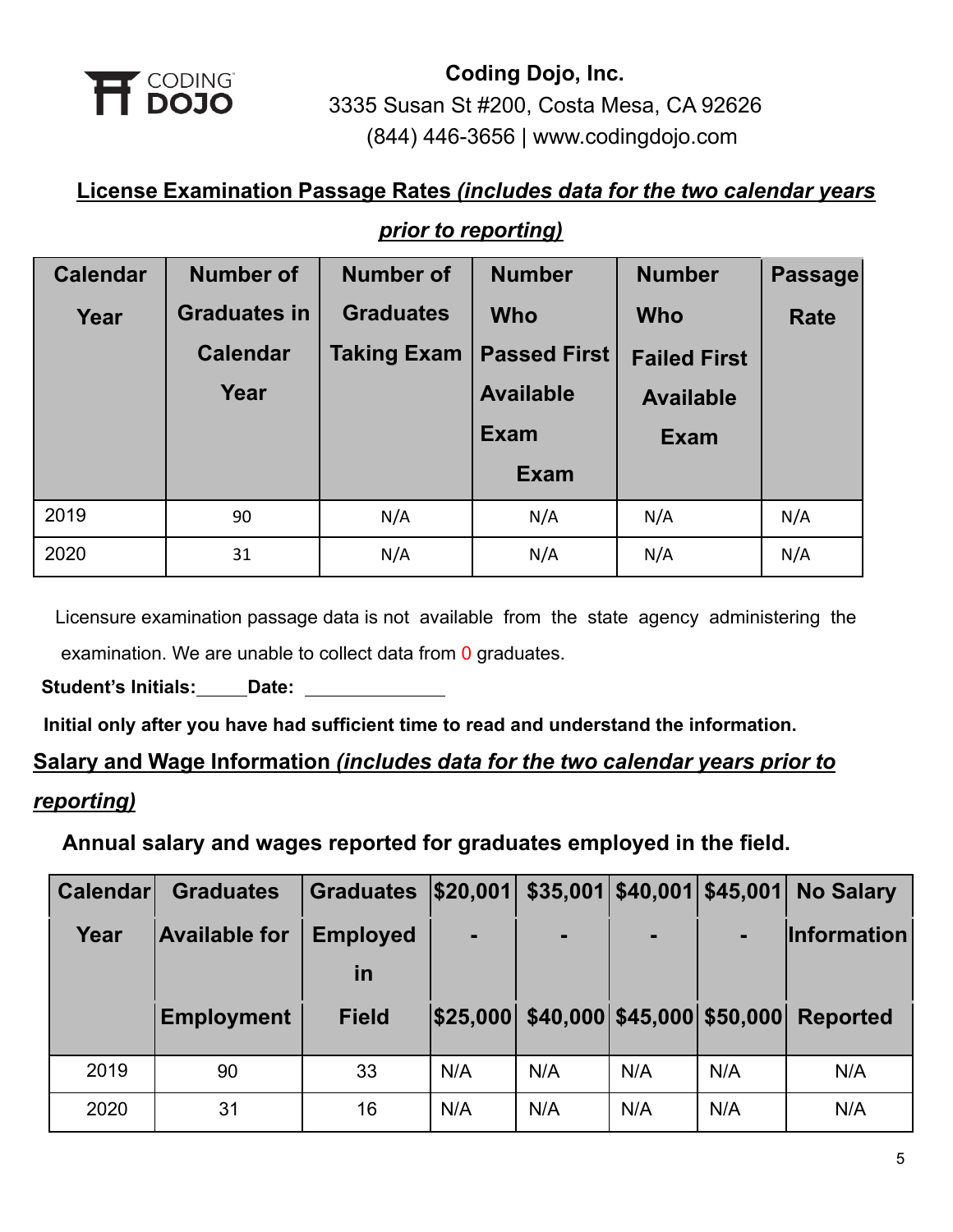

Average salary data is derived from survey feedback received from Coding Dojo alumni. The information we shared in the salary disclosure statements are substantiated using [glassdoor.com](http://glassdoor.com/) and reflect the average salary specific to the regional location. A list of sources used to substantiate salary disclosures is available from the school.

**Student's Initials: Date:**

# **Initial only after you have had sufficient time to read and understand the information. Cost of Educational Program**

Total charges for the program for students completing on time in 2019: \$15,995 Total charges may be higher for students that do not complete on time.

Total charges for the program for students completing on time in 2020: \$15,995 Total charges may be higher for students that do not complete on time.

Student's Initials: **Date: Date: Date: Date: Date: Date: Date: Date: Date: Date: Date: Date: Date: Date: Date: Date: Date: Date: Date: Date: Date: Date: Date: Date: Date: D** 

**Initial only after you have had sufficient time to read and understand the information.**

Students at Coding Dojo are not eligible for federal student loans. This institution does not meet the U.S. Department of Education criteria that would allow its students to participate in federal student aid programs.

**Student's Initials: Date:**

#### **Initial only after you have had sufficient time to read and understand the information.**

This fact sheet is filed with the Bureau for Private Postsecondary Education. Regardless of any information you may have relating to completion rates, placement rates, starting salaries, or license exam passage rates, this fact sheet contains the information as calculated pursuant to state law.

Any questions a student may have regarding this fact sheet that have not been satisfactorily answered by the institution may be directed to the Bureau for Private Postsecondary Education at 1747 N. Market Blvd, Suite 225, Sacramento, CA 95834, www.bppe.ca.gov, toll-free telephone number (888) 370-7589 or by fax (916) 263-1897.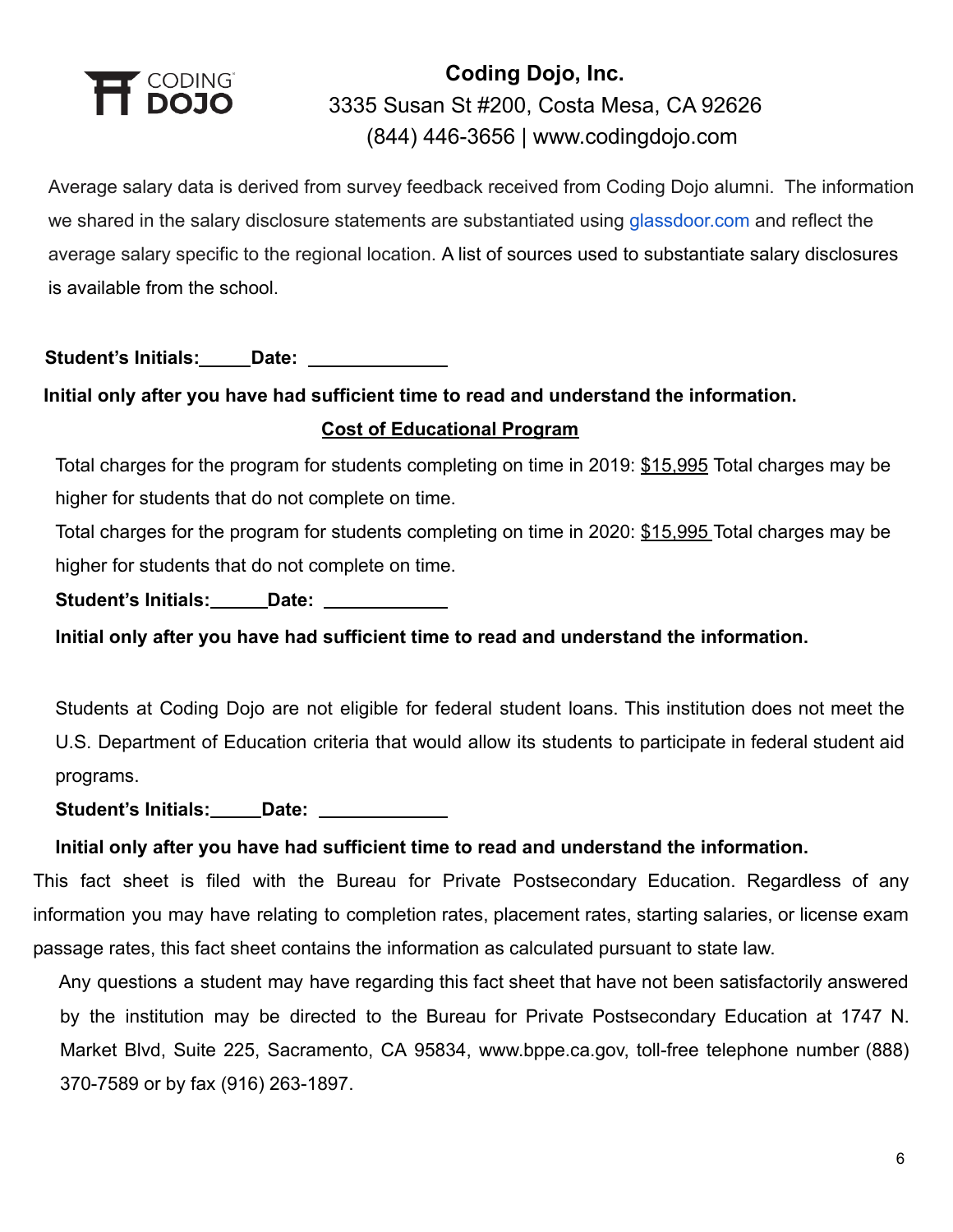

Student Name Print

Student'sSignature Date Date Date Date

 $\_$ 

 $\overline{\phantom{a}}$  , where  $\overline{\phantom{a}}$  , where  $\overline{\phantom{a}}$  , where  $\overline{\phantom{a}}$  , where  $\overline{\phantom{a}}$ 

School Official Date Date Date Date

## **Definitions**

\_\_\_\_\_\_\_\_\_\_\_\_\_\_\_\_\_\_\_\_\_\_\_\_\_\_ \_\_\_\_\_\_\_\_\_\_\_\_\_\_\_\_\_\_\_\_\_\_\_\_\_\_

\_\_\_\_\_\_\_\_\_\_\_\_\_\_\_\_\_\_\_\_\_\_\_\_ \_\_\_\_\_\_\_\_\_\_\_\_\_\_\_\_\_\_\_\_\_\_\_\_\_\_

- "Number of Students Who Began the Program" means the number of students who began a program who were scheduled to complete the program within 100% of the published program length within the reporting calendar year and excludes all students who cancelled during the cancellation period.
- "Students Available for Graduation" is the number of students who began the program minus the number of students who have died, been incarcerated, or been called to active military duty.
- "Number of On-time Graduates" is the number of students who completed the program within 100% of the published program length within the reporting calendar year.
- On-time Completion Rate" is the number of on-time graduates divided by the number of students available for graduation.
- "150% Graduates" is the number of students who completed the program within 150% of the program length (includes on-time graduates).
- "150% Completion Rate" is the number of students who completed the program in the reported calendar year within 150% of the published program length, including on-time graduates, divided by the number of students available for graduation.
- "Graduates Available for Employment" means the number of graduates minus the number of graduates unavailable for employment.
- "Graduates Unavailable for Employment" means the graduates who, after graduation, die, become incarcerated, are called to active military duty, are international students that leave the United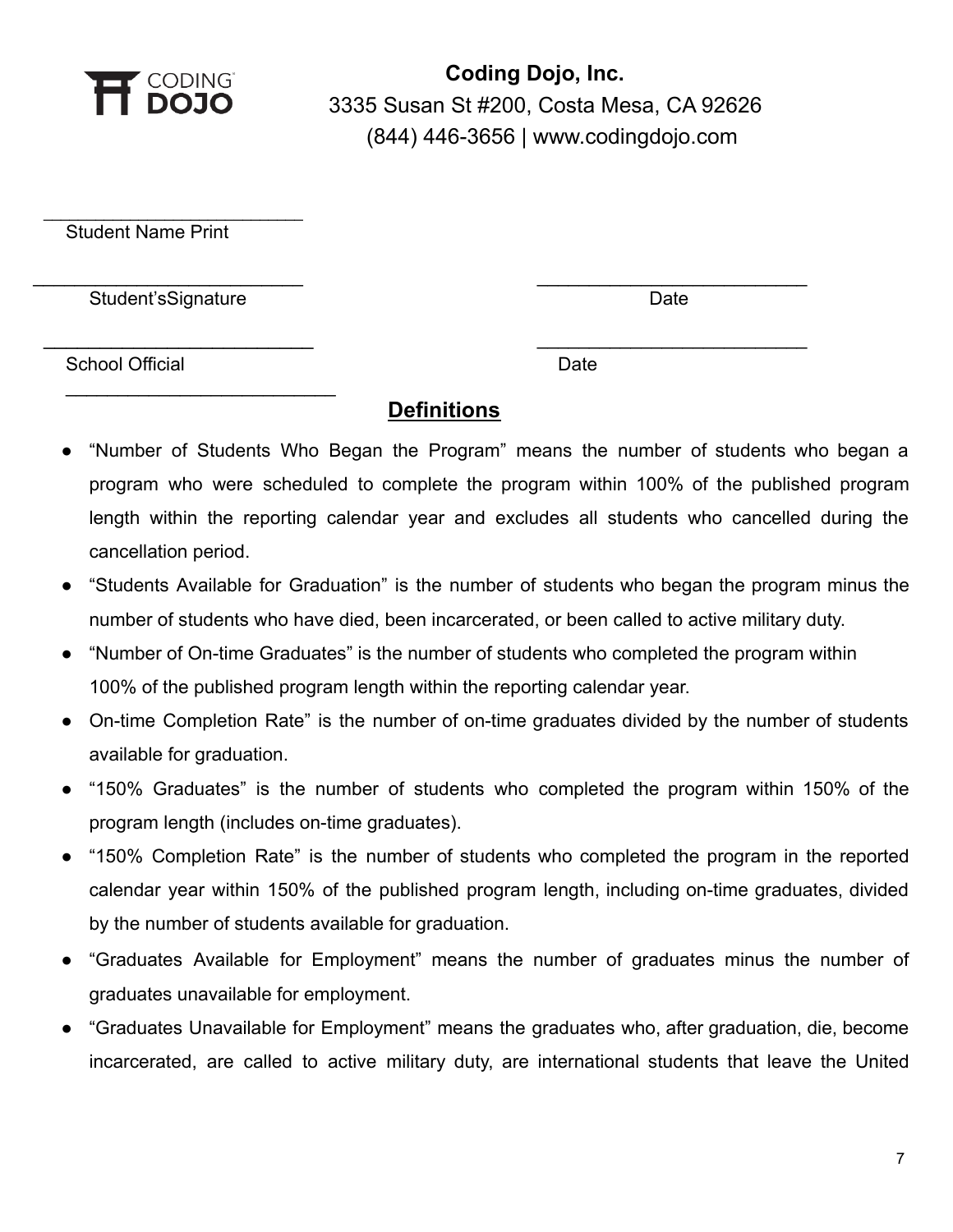# T CODING<br>**1 DOJO**

# **Coding Dojo, Inc.** 3335 Susan St #200, Costa Mesa, CA 92626 (844) 446-3656 | [www.codingdojo.com](http://www.codingdojo.com)

States or do not have a visa allowing employment in the United States, or are continuing their education in an accredited or bureau-approved postsecondary institution.

- "Graduates Employed in the Field" means graduates who beginning within six months after a student completes the applicable educational program are gainfully employed, whose employment has been reported, and for whom the institution has documented verification of employment. For occupations for which the state requires passing an examination, the six months period begins after the announcement of the examination results for the first examination available after a student completes an applicable educational program.
- "Placement Rate Employed in the Field" is calculated by dividing the number of graduates gainfully employed in the field by the number of graduates available for employment.
- "Number of Graduates Taking Exam" is the number of graduates who took the first available exam in the reported calendar year.
- "First Available Exam Date" is the date for the first available exam after a student completed a program.
- "Passage Rate" is calculated by dividing the number of graduates who passed the exam by the number of graduates who took the reported licensing exam.
- "Number Who Passed First Available Exam" is the number of graduates who took and passed the first available licensing exam after completing the program.
- "Salary" is as reported by graduate or graduate's employer.
- "No Salary Information Reported" is the number of graduates for whom, after making reasonable attempts, the school was not able to obtain salary information.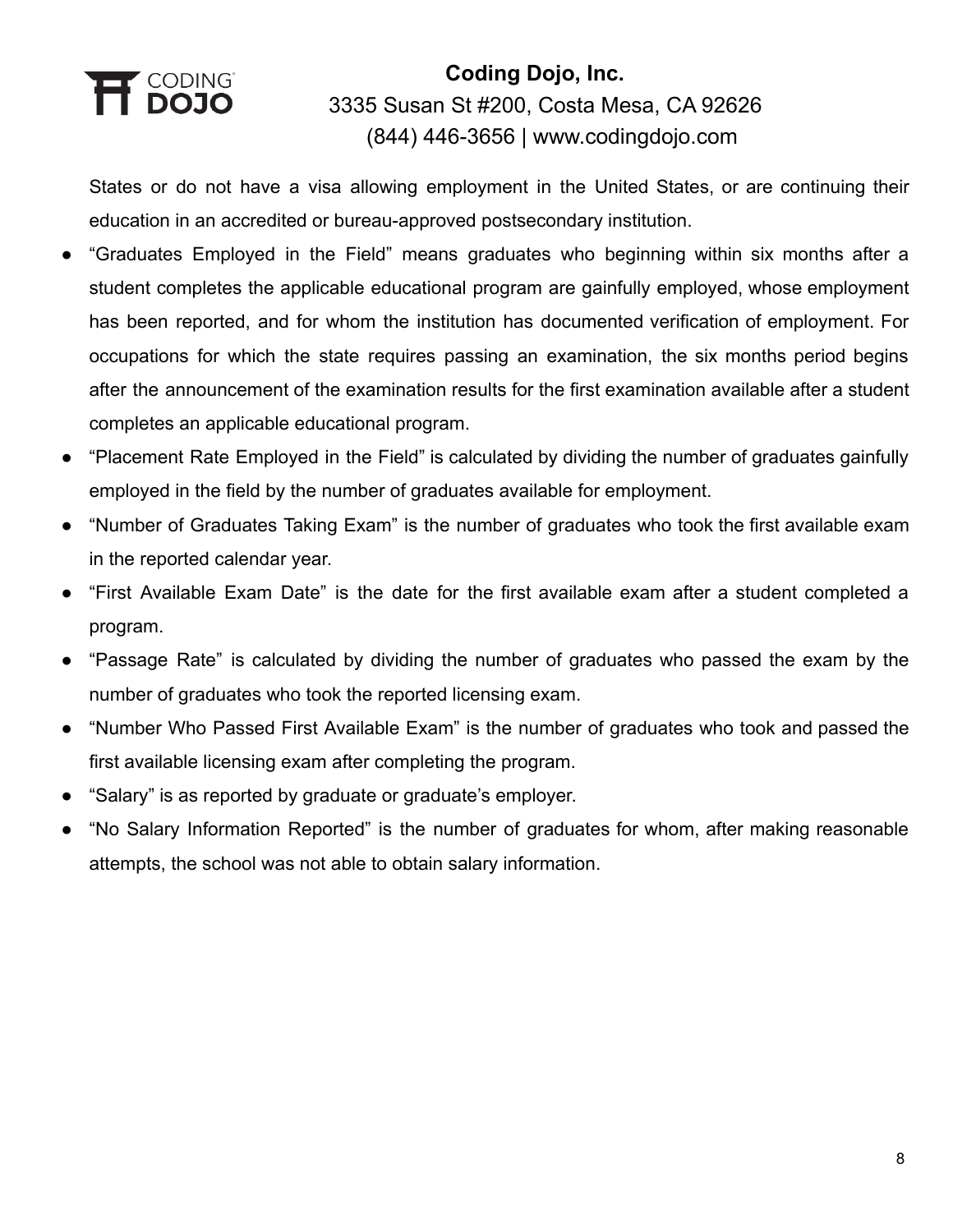

## **STUDENT'S RIGHT TO CANCEL**

- 1. Students have the right to cancel their agreement for a program of instruction, without any penalty or obligations, through attendance at the first-class session or the seventh calendar day after enrollment, whichever is later.
- 2. Cancellation may occur when the student provides a written notice of cancellation via email to student support: [support@codingdojo.com](mailto:support@codingdojo.com)
- 3. The written notice of cancellation need not take any particular form and, however expressed, it is effective if it shows that the student no longer wishes to be bound by the Enrollment Agreement.
- 4. If the Enrollment Agreement is cancelled, the school will refund the student any money he/she paid, less the registration fee not to exceed \$250.00, if charged, within 45 days after the notice of cancellation is received.

Students may withdraw from the school at any time after the cancellation period (described above) and receive a pro rata refund if they have completed 60 percent or less of the scheduled days in their current program through the last day of attendance. If the student has completed more than 60% of the period of attendance for which the student was charged, the tuition is considered earned and the student will receive no refund.

For the purpose of determining a refund under this section, a student may be deemed to have withdrawn from a program of instruction when any of the following occurs:

- The student notifies the institution of the student's intent to withdraw.
- The institution terminates the student's enrollment for failure to maintain satisfactory progress; failure to abide by the rules and regulations of the institution; absences in excess of maximum set forth by the institution; and/or failure to meet financial obligations to the School.

For the purpose of determining the amount of the refund, the date of the student's withdrawal shall be deemed the last date of recorded attendance. The amount owed equals the prorate for the program -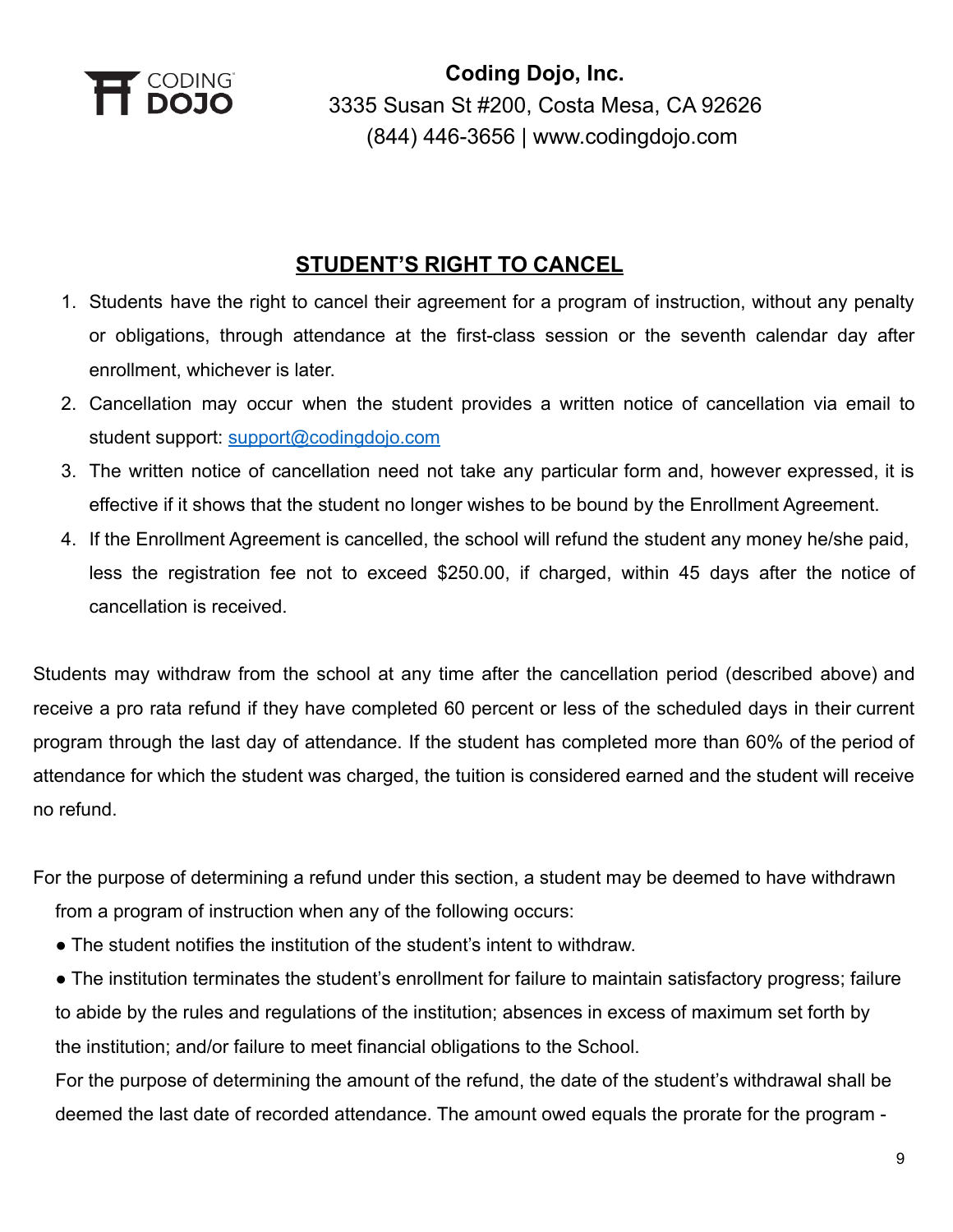

total institutional charge, minus discounts or scholarships, multiplied by the total days up through the last date of attendance (excluding retakes, divided by the total standard program days - prior to withdrawal).

If any portion of the tuition was paid from the proceeds of a loan or third party, the refund shall be sent to the lender, third party or, if appropriate, to the state or federal agency that guaranteed or reinsured the loan. The student will have to repay the full amount of the loan plus interest, less the amount of any refund. Any amount of the refund in excess of the unpaid balance of the loan shall be first used to repay any student financial aid programs from which the student received benefits, in proportion to the amount of the benefits received, and any remaining amount shall be paid to the student. If the student has received federal student financial aid funds, the student is entitled to a refund of monies not paid from federal student financial aid program funds.